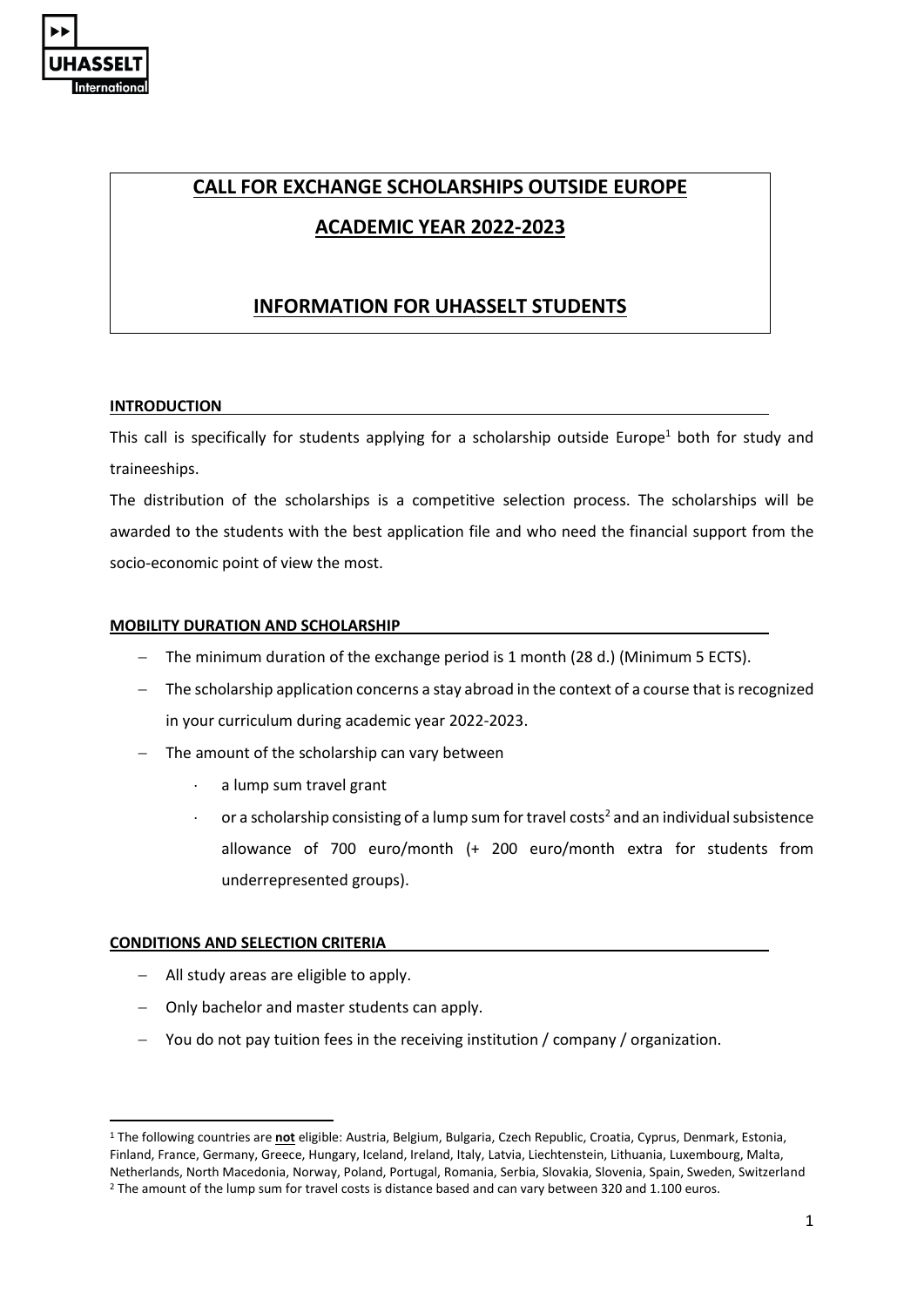

- Your faculty determines the destination and period during which you can go abroad during your studies.
- An evaluation and selection will be carried out by an independent jury, in which the following matters will be of great importance:
	- (academic) motivation for your stay abroad at the chosen institution/organization
	- preparation of your stay abroad
	- academic performance
	- the extent to which you need the scholarship to finance your stay abroad (partly on the basis of a financial plan)
- Priority will be given to students from 'underrepresented groups'. This includes the following categories:
	- students who receive a Flemish study allowance (confirmed by AHOVOKS)
	- $\cdot$  students with a disability (recognized via the VAPH)
	- $\cdot$  students in a work trajectory
	- $\cdot$  Students with a living wage
- − You can submit an application file for one destination (the destination for which your faculty has selected you).
- − The selection result will be announced by e-mail before the last week of June 2022.
- − Bear in mind that the partner institution/host organization must also accept an UHasselt candidate, this remains a decision-making power of the partner institution/host organization. Your selection is therefore only definitive after acceptance by the host institution.

# **APPLICATION**

You have to apply through **[this google form.](https://docs.google.com/forms/d/1Vzo2rU938kIlTpAwLY_0yWXLqrUprFT--Ku5X2oGofA/viewform?edit_requested=true&pli=1)** The google form consists of 3 sections:

- − personal details
- − mobility details
- − the completed and signed application form

The application form (section 3) is a word document that you have to download **on our website: <https://www.uhasselt.be/goingabroad-scholarships>**

To **submit** your application, you proceed as follows:

- − Register and complete your information in the google form.
- − Upload the application form in the google registration form: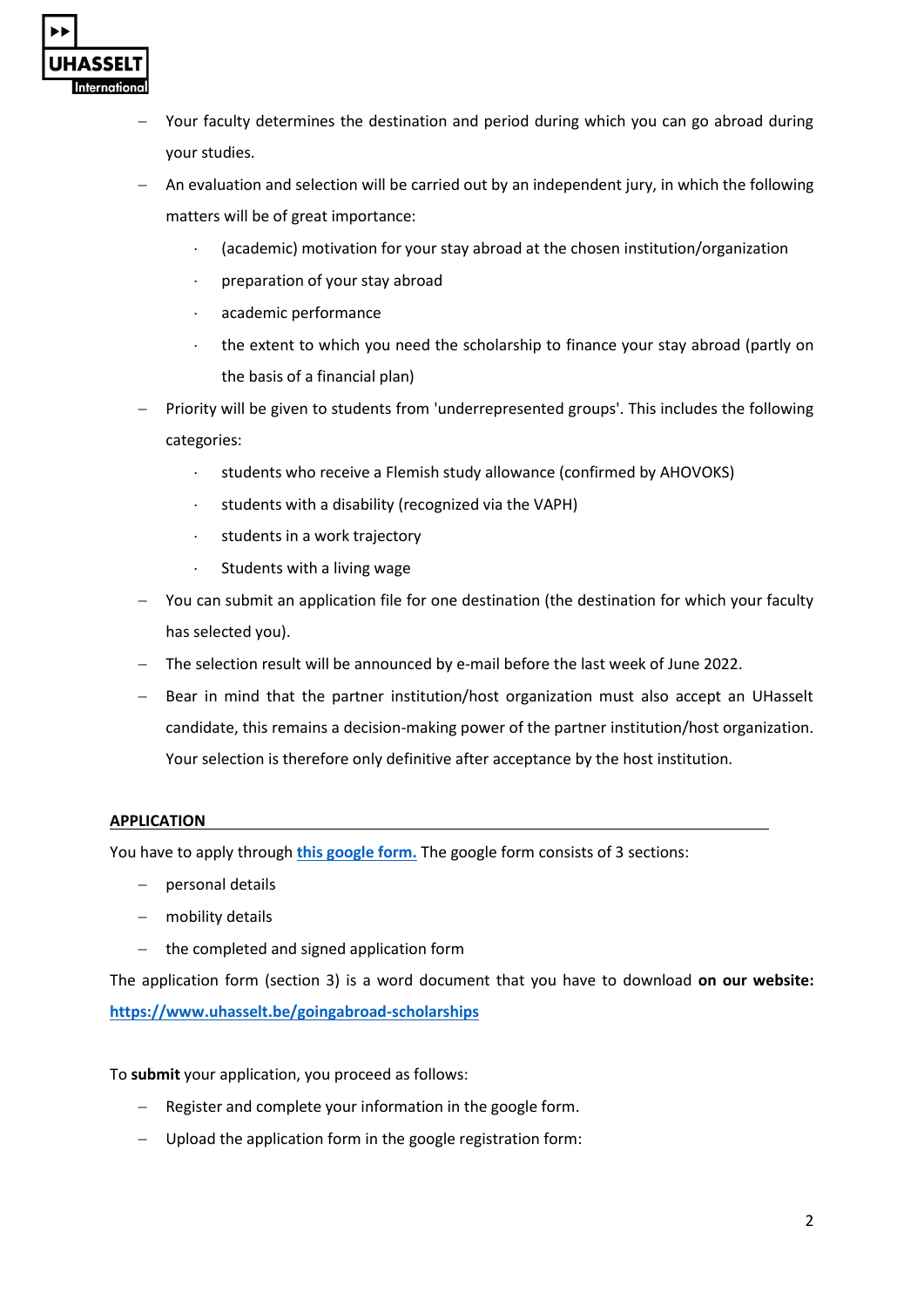

- Make sure to merge all requested documents (application form & attachments) in **1 pdf**.
- Make sure the file name of the PDF is drawn up in the following way : 2022\_2023\_surname\_first name\_application.
- Submit your application through the google form.

! Please note that only applications which also have a file in the student exchange database (student file => exchange) will be considered!

# **TIMING**

The deadline to apply is **10/03/2022 at 5 pm (Brussels time).** Applications submitted too late will not be taken into consideration.

The final selection results will be communicated before 30/06/2022.

## **SELECTION**

Your scholarship application will be assessed by an independent panel of experts at UHasselt level. Whether or not you receive a scholarship will depend on the quality of your application file and the demonstrability of your financial need.

### **IMPORTANT**

After this initial UHasselt selection, you might - in case of approval of your application - be asked to submit your application to an external funding agency to obtain the scholarship. You will then be asked to:

- 1. provide additional information (including recommendation letters, training/learning/internship agreement) and
- 2. upload your data in the database of an external funding agency.

# **PRACTICAL TIPS**

- − Please read the instructions/guidelines and application form carefully.
- − Ensure that your file is **correct and complete**, and is **submitted on time**:
	- Did you complete all requested documents correctly and completely?
	- $\cdot$  Did you register in the exchange databank (via your student file)?
	- Respect the deadline to submit the file!
	- Incomplete and / or late files will not be considered by the selection committee.